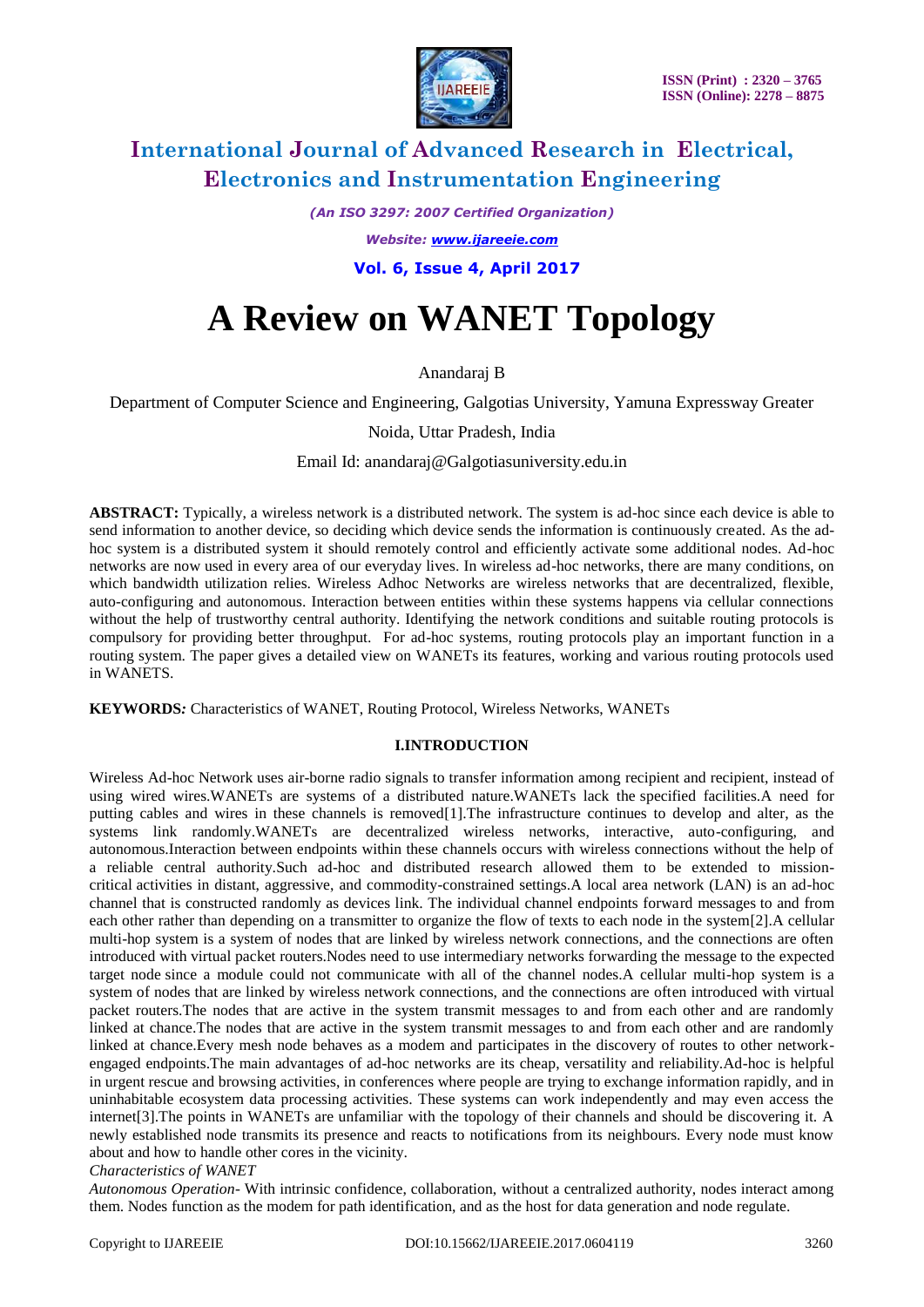

*(An ISO 3297: 2007 Certified Organization)*

*Website: [www.ijareeie.com](http://www.ijareeie.com/)*

### **Vol. 6, Issue 4, April 2017**

*Changing Topology*- Nodes unilaterally migrate with differing velocity within the system. With this, nodes often enter and exit other nodes ' interaction range. It causes a complex topology transition.

*Multi Hop Routing*- Growing node comprises of a defined scope of interaction and therefore tends to follow multi-hop routing to transfer data across origin and target nodes.

Because of WANET's features and weaknesses, such as the lack of resources, decentralized network activities, and complex spatial shifts, network performance relies primarily on node collaboration in managed services.In addition, interaction standards in WANETs are built on the premise that networks are friendly and reliable.

*Drawbacks of WANETs*

In this sense, in the existence of negative operations, node communication and its organisational effectiveness cannot be expected.It's said that the absence of cooperation is node misconduct. The node misconduct can appear in the several ways mentioned below-

*Node Malfunctioning*- Nodes failure in the network occurs due to operating system issues. Such nodes are not harmful. Sources of this type include the buffer overflow and path failure due to flexibility.

*Passive Attack Nature*- Modules in the network are eavesdropping, impersonating, or generating a Denial of Service (DoS) on legitimate node contact.

*Active Attack Nature-* Even if nodes tend valid and relevant in this, an opponent is compromising them.Such threats are called attacks on internal security.Traditional methods for protecting encryption could not detect internal attacks.

#### **II.ARCHITECTURE OF WANETS**

The IPv6 mechanism takes care of the ever-increasing demand for IP Addresses and the network-wide communication is triggered through the exploration of a Wireless portal with dual-stack policy.Mobile Internet Address is used by the parental ad-hoc system to link and handle remote hosts travelling to international channels.To ensure compatibility, the need for the moment has been to integrate the functionality of next-generation tools and programs.The developers proclaimed the value of ad-hoc networks as a way to expand video coverage for the provision of cellular field interactive services and topology regulation.Because of the growing pervasive nature, Bluetooth enabled low-energy routers are used to link IoT devices to the Web.From infrastructure to software implementation of enslaved network portals, attention has been given to the creation and production of ad-hoc models capable of overcoming compatibility problems, thus the new research work proposes and implements a wide-ranging WANET design so that Network resources can be used to support disadvantaged people living in faraway areas.Diverse networks act differently according to the specified conceptual structures, thus the preceding methodological phases were designed to facilitate the detection of gateway nodes at various times and situations in the provided networks. The nodes of heterogeneous networks have been randomly placed in ad-hoc environment and the gateway is independently chosen for communicating packets with the fixed network and mobile node e.g. end devices in "ZigBee, Mobile Stations (MS) in UMTS systems and the satellite nodes." Two-tier complexity is established as nodes of one system are expected to know the gateway of the other node, implying only the web addresses rather than the server address is needed. Fig. 1 shows WANET architecture.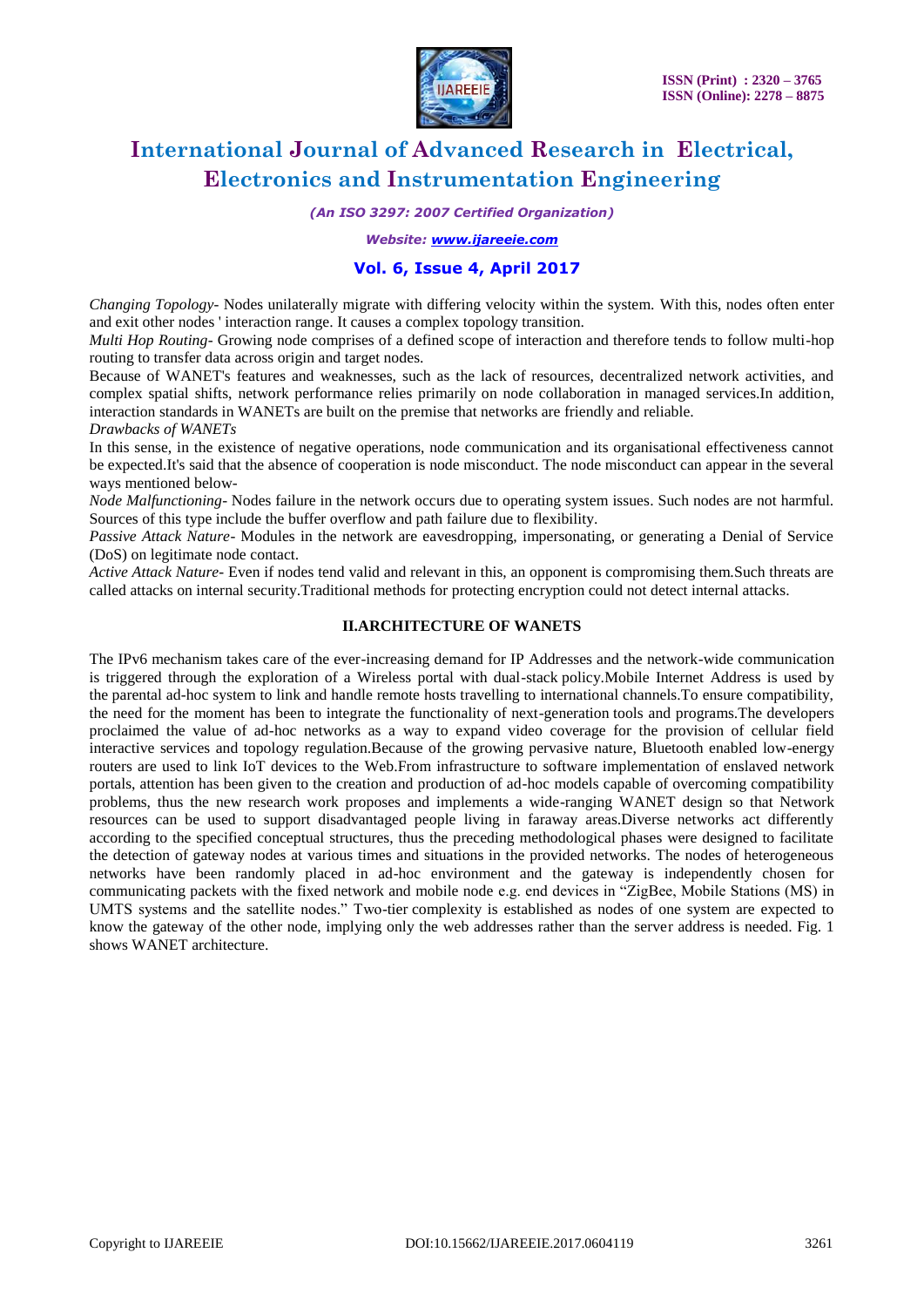

*(An ISO 3297: 2007 Certified Organization)*

*Website: [www.ijareeie.com](http://www.ijareeie.com/)*

## **Vol. 6, Issue 4, April 2017**



**Fig.1: The Figure Portrays the WANET Architecture**

#### **III.ROUTING PROTOCOL FOR WANETS**

Proactive Routing Protocol- For conservative routing protocols, the routing-related data is stored in the routing table and only modified when a topology change takes place[4]. If a path with the node is available before the traffic comes, the distribution is instantaneous.In the case of networks containing a huge number of nodes, this type of protocol is not preferred as it is difficult to keep the mapping details of each device in the mapping table of the device and the production costs associated in keeping up-to-date information. The various proactive routing protocol are-*DSDV (Destination Sequenced Distance Vector):*

Packet distribution is between portable nodes through the use of mapping tables contained with portable nodes. Every routing table contains a list of all potential locations as well as an amount of hops. Each registration to the route table has a "sequence number (SN)" started by the destination network."Destination Sequenced Distance Vector is a hop-byhop vector routing protocol" which allows the routing notifications of each link to be transmitted regularly[5].This is a table guided method dependent on changes to the routing system created by Bellman-Ford.Each node in the system has a routing table that contains inputs for each of the system locations and the number of jumps needed to reach each of them.Each node in the system has a routing table that contains inputs for each of the system locations and the number of jumps needed to reach each of them.Each input has a related sequence number which helps to recognize obsolete inputs. Fig. 2 shows WANET routing protocol.



**Fig.2: The Figure Portrays the WANET Routing Protocol**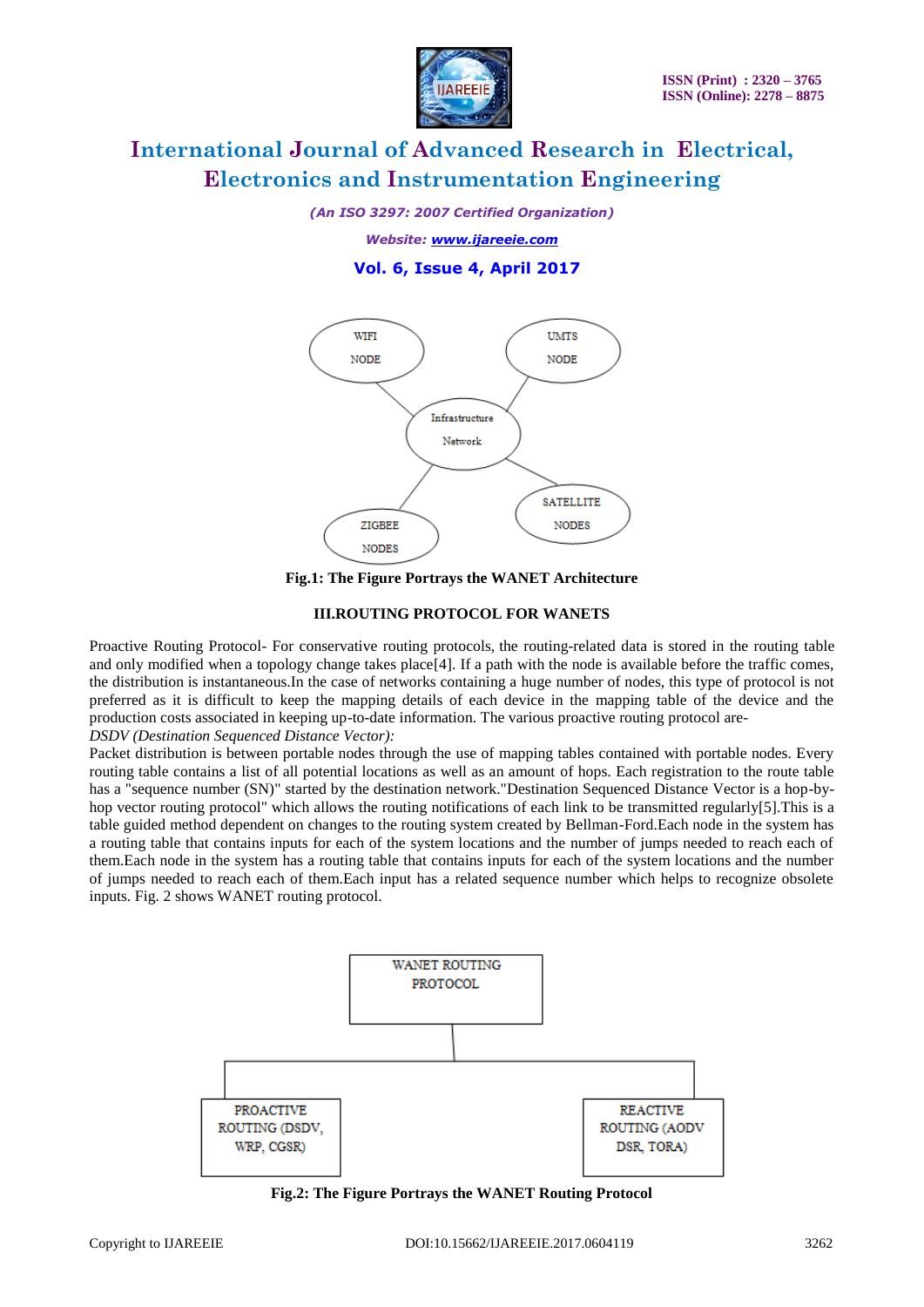

*(An ISO 3297: 2007 Certified Organization)*

#### *Website: [www.ijareeie.com](http://www.ijareeie.com/)*

### **Vol. 6, Issue 4, April 2017**

#### *Wireless Routing Protocol (WRP):*

The Wireless Routing Protocol is a table-based method that maintains the routing data between all web nodes. This method is focused on the Bellman-Ford distributed algorithm. WRP's principal benefit is that it reduces the amount of routing grooves.Every node that implements WRP maintains a table of paths and ranges and the cost of connections. Routing table inputs include range to a destination node, the preceding and next nodes along path, and are marked to indicate the state of the path: be it a safe path, circle or irrelevant. The node maintains the following tables-*Distance Table:*

It includes the "node's neighbours ' Network view". Distance table that maintains each location and each neighbour's "destination, next hop, distance and predecessors."

#### *Routing Table:*

The routing table, which contains the "destination address, next hop, distance, predecessor and a marker for each destination", indicating if that input correlates to an easy route.This includes a view of the channel for all established locations, such as the shortest route to locations, the predecessor node, the successor node, and the route status indicator sign.

#### *Link Cost Table:*

This provides price-relevant information such as a number of jumps required in reaching endpoint and amount of upgrade times that have elapsed since the connection was last effectively modified.Link-cost table, that includes the price of the connection to each neighbour as well as the amount of regular upgrade cycles which have expired since the nodes obtained some mistake-free text.

#### *Message Retransmission List (MRL):*

It involves a counter for every registration and the counter is decremented for each refresh text. It contains records that ought to be redistributed and which neighbours must recognize the data transmission of notifications in an upgrade text.The table includes the notification "message sequence number", a data transmission count, acknowledgments and a list of changes that are sent in the notification message.

#### *CGSR (Cluster-head Gateway Switch Routing):*

A table-driven dynamic routing is the "Cluster-Head Gateway Switch Routing (CGSR) protocol". In a Method of clustering, each predetermined amount of endpoints is formed by a cluster head governed by a dispersed clustering[6].The nodes are arranged in this procedure into groupings with each group needing an appointed head of the group.The cluster head is responsible for providing communication within their zone of communication.Such a protocol consists of a cluster constituent table that is accountable for involving the location cluster head for each network and routing table that includes the next location cluster hop network.Route reorganization happens only if there is some change in the head of the group, and the list of the cluster members comprises of obsolete records.

### *Reactive Routing Protocol:*

Reactive Routing Protocol for mobile ad-hoc systems is a latency-efficient on-demand routing protocol. The method consists of two central Path Exploration and Path Management features[7].They vary in the mediums of their forwarding packets, the data systems retained by each network, the different parallelization extended in route discovery and the route maintenance strategy.However reactive routing protocols just find a path when it's needed.

#### *AODV (Adhoc On-Demand Distance Vector):*

The AODV routing protocol establishes a route among nodes only at origin node request.AODV does not generate some additional traffic on communications channels.The paths are retained as much as the origins claim the paths.The trees are created in the scenario of a member of the multicast community.The sequence numbers are also used to ensure quality to the path.Before links are formed the channels stay silent.The network nodes that are involved in connectivity transmitted a link message.The nodes remaining behind will be accountable for transmitting the message and documenting the link network that demanded it[8].This creates a sequence of transitory paths back to the demanding node.A node that maintains a path to the required network and collects such texts sends a reverse text via transitory paths to the demanding node.The node that began the proposal utilizes the route via other nodes that encompasses the lowest number of jumps.After a few moments the unoccupied entries are reused in the routing tables.In the event of connection incompetence, the routing inconsistency is returned to the distribution node.All routes in the route table buffer are labelled with target series numbers which ensure that no mapping circles can develop, under harsh conditions of packets distribution out of sequence and extreme nodes mobility.The amount of sequences also serves to test the quality of a path, the larger the amount of sequences the fresher a path is.This method allows networks to preserve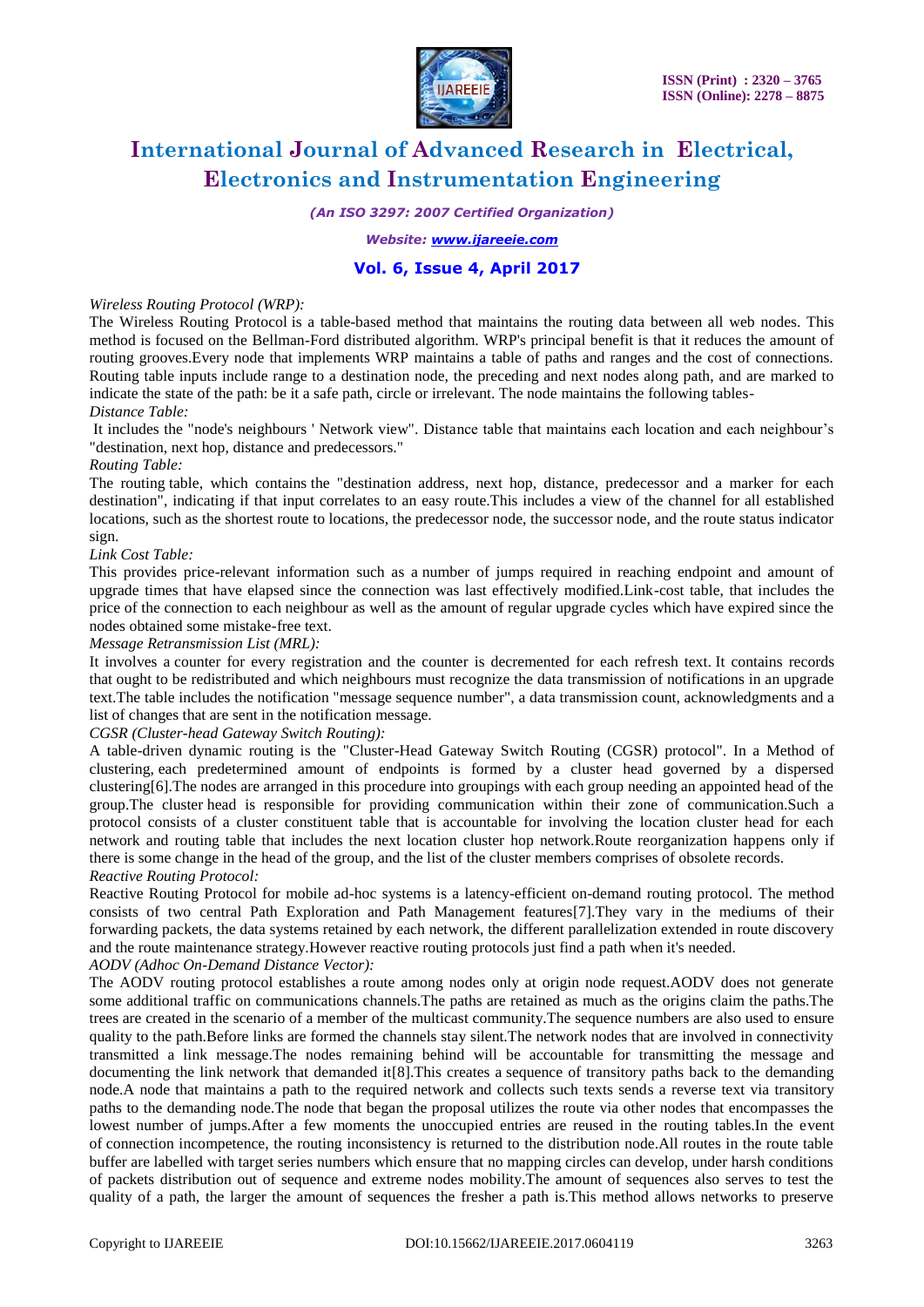

*(An ISO 3297: 2007 Certified Organization)*

*Website: [www.ijareeie.com](http://www.ijareeie.com/)*

### **Vol. 6, Issue 4, April 2017**

knowledge about local connections by transmitting regular local broadcast notifications defined as hello messages.If an origin node wishes to send out a message to a target node and there is no path to the endpoint in the database, a route search will be initiated.When a node gets an RREQ message, it searches if it has obtained the same packet previously; if it has the message then it abandons it.The node then decides whether the database includes a path to the target node. *Dynamic Source Routing (DSR):*

DSR is built specifically for remote ad hoc multihop networks. DSR allows the system to be self-configured and selforganized, without any current network constraint. This protocol is comprised of two key structures for the exploration and maintenance of the path[9].The protocol allows numerous routes to the destination and allows the sender to pick and manage the paths used to tunnel its packets. It offers loop-free routing and rapid recovery when paths witness shift of system.Dynamic Source Routing (DSR) is a wireless mesh dynamic routing. It is close to AODV in that when a distributing node demands one, this creates a path on request. Nevertheless, rather than depending on the routing table on each interim device it uses origin routing.A dynamic source routing protocol is an on-demand protocol intended to reduce the throughput used by command packets in ad hoc networks by removing the table-driven strategy's "periodic table-update messages" needed.During the route building phase, the general approach of this protocol (and other ondemand dynamic routing) is to develop a path by flooding Route Request packets inside the system.Upon obtaining a route request message, the location node responds by returning a route reply message to the origin, which holds the path that the obtained Route Request packet traverses.The protocol utilizes a reactive method that removes a need to flood the channel regularly with table update notifications that are needed in a table-driven method.In a responsive (ondemand) method like this, a path is set when necessary and therefore the need to locate routes to all other points in the system is avoided as needed by the table-driven method.The intermediary nodes often effectively use the information on the path cache to reduce the latency power.The disadvantage of such a method is that a damaged connection isn't fixed directly by the route maintenance process.Stale path caching details could also lead to discrepancies during the process of route rebuilding.The lag in link configuration is greater than for table-driven parameters.

TORA (Temporally Ordered Routing Protocol): In dynamic networking, TORA operates excellently.Its aim is to restrict the dissemination of command messages in a complex cloud environment.When a node is required to submit information to a particular destination, it must trigger a request.Three main tasks TORA carries out are noted as below.

- Build a path from source to destination.
- Retain the path generated.
- Delete path if it is no longer applicable.

TORA's main aim is to restrict the dissemination of messages in a highly complex computing setting.It means this seeks to reduce workload contact by adjusting regional topological adjustments in the ad hoc system[10].A further main feature of the TORA dynamic routing is the location of power packets in a small area near spatial change due to routing and topology.TORA's main aim is to restrict the dissemination of messages in a highly dynamic computing setting.TORA allows multiple paths of mobile ad hoc network traffic packets transfer between the source and destination networks.TORA allows multiple paths of mobile ad hoc network traffic packets transfer between the source and destination networks.The behaviour of the TORA can be contrasted with that of water that flows downhill towards a sunken node via a grid of pipes that design the paths in the system of the actual world.

### **IV.CONCLUSION**

Wireless Ad Hoc Network is a mobile, open network. There is no pre-existing infrastructure at WANET. Wireless Ad Hoc Network node transmits information to many other nodes within the system.These networks remove the need to lay cables and connectors.The network continues to develop and alter, as the gadgets link randomly.The nodes that are participating in the system transmit messages to and from each other and are continuously linked. Each network node behaves as a router and engages in the exploration of paths to other network-engaged endpoints.The main advantages of ad-hoc systems are relatively inexpensive, versatility and reliability.Wireless Ad Hoc Network have a promising future and are commonly used in various industries such as manufacturing, institutions, highways, shopping centers, army, medical, etc. due to its simplicity of deployment where the design is inefficient.The paper focuses on the role of proactive and reactive protocols in Wireless Ad Hoc Network.Each protocol has its own associated advantages and disadvantages. The important features of proactive and reactive protocols are described.